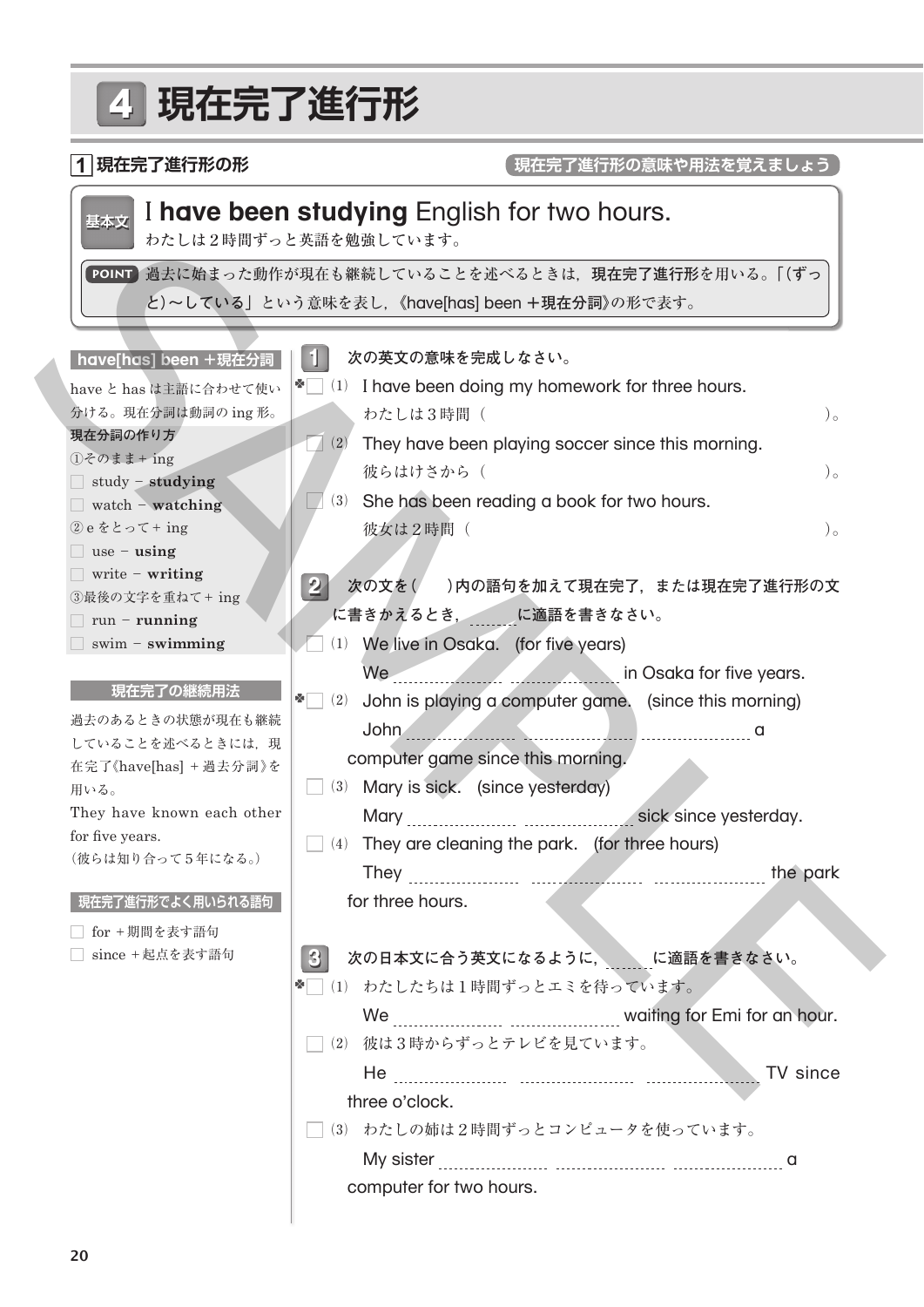| ▶ 1 現在完了進行形の形 → 2 疑問文 → 3 How long ~?                                                                                                                                                                                                                                                                                                                                 | 学習日<br>н<br>月                                                                                                                                                                                             |
|-----------------------------------------------------------------------------------------------------------------------------------------------------------------------------------------------------------------------------------------------------------------------------------------------------------------------------------------------------------------------|-----------------------------------------------------------------------------------------------------------------------------------------------------------------------------------------------------------|
| 2 疑問文                                                                                                                                                                                                                                                                                                                                                                 | 現在完了進行形の疑問文の作り方を覚えましょう                                                                                                                                                                                    |
| <b>Have</b> you been watching TV for three hours?<br>基本文<br>$-$ Yes, I have. / No, I haven't.<br>あなたは3時間ずっとテレビを見ているのですか。– はい、そうです。/ いいえ、ちがいます。<br>POINT 「(ずっと)~しているのですか」とたずねるときは、主語と have[has]を入れかえる。                                                                                                                                                                 |                                                                                                                                                                                                           |
| 次の文を疑問文に書きかえるとき、 に適語を書きなさい。また,<br>できた文の意味を完成しなさい。<br>* (1) You have been waiting here for an hour.<br>you vaiting here for an hour?<br>あなたは1時間(<br>$)$ $\circ$<br>(2) Mike has been using a computer since this morning.<br>since this morning?<br>マイクはけさから(<br>$)$ $\circ$<br>(3) They have been playing baseball for four hours.                                    | 答え方<br>現在完了の疑問文《Have[Has] +<br>主語+過去分詞~?》への答え方と<br>同じ。<br>$\Box$ Yes, $\sim$ have[has].<br>$\Box$ No, $\sim$ haven't[hasn't].<br>$*$ haven't $<$ have not<br>$*$ hasn't $<$ has not<br>単語と語句<br>□ wait 待つ |
| they <b>they contract they baseball</b> for<br>four hours?<br>彼らは4時間(<br>次の対話が成り立つように、 に適語を書きなさい。<br>$\Box$ (1) Have you been here for two hours?<br>$-$ Yes, I<br>$\Box$ (2) Has your brother been playing tennis since this morning?<br>$-$ No, he<br>(3) Have Jiro and Ken been running since one o'clock?<br>(4) Has Mr. Green been talking with her for an hour? | □ key 鍵<br>□ video game テレビゲーム                                                                                                                                                                            |
| 次の日本文に合うように, ( ) 内の語句を使って英文を作りなさい。<br>$\bf{3}$<br>彼はけさからずっと鍵を探しているのですか。<br>(1)<br>(for / he / been / since / a key / looking / has) this morning?<br>(2) 彼らは3時間ずっとテレビゲームをしているのですか。<br>(been / for / have / video games / they / playing ) three hours?                                                                                                                |                                                                                                                                                                                                           |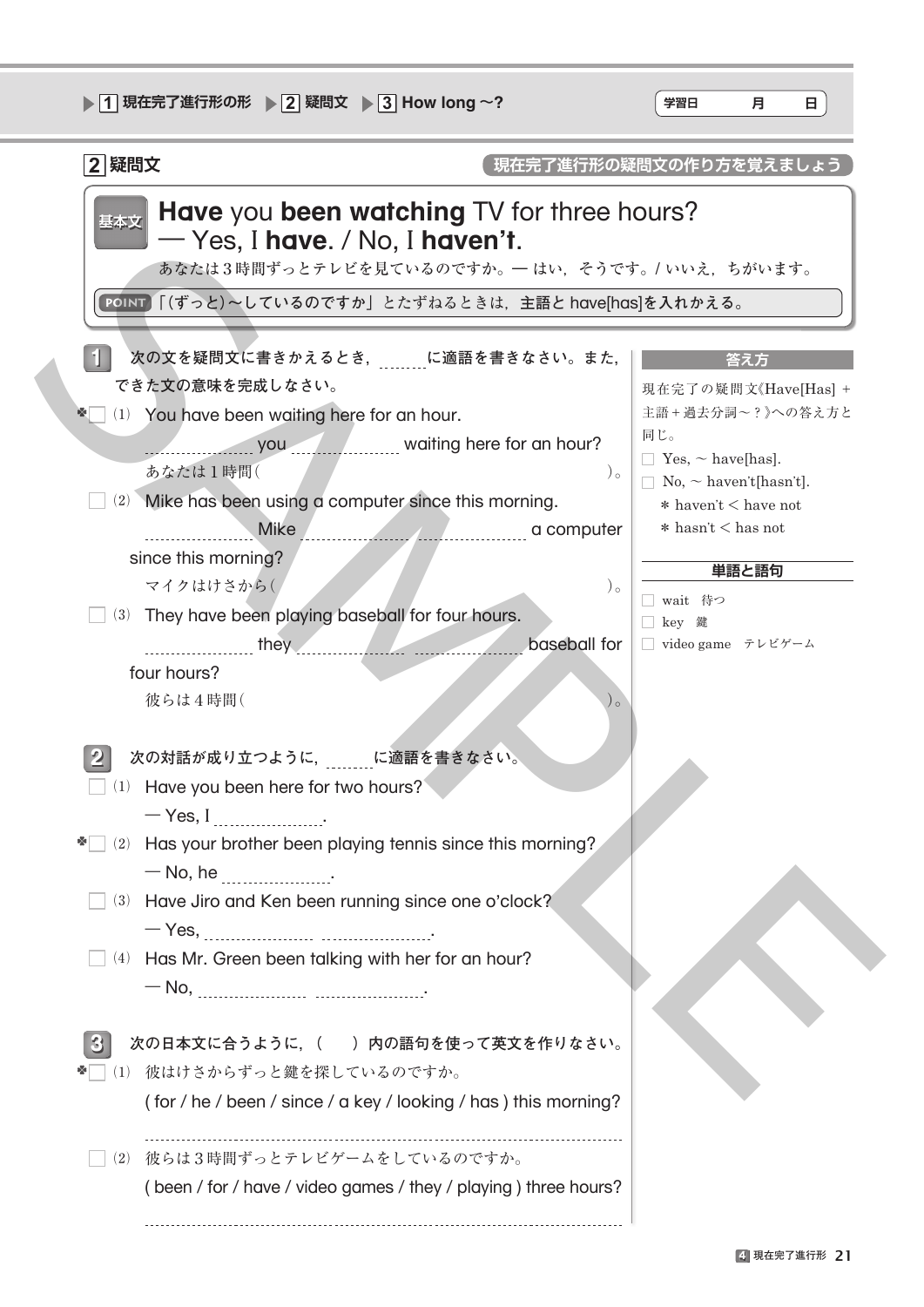## $\boxed{3}$  How long  $\sim$  ?

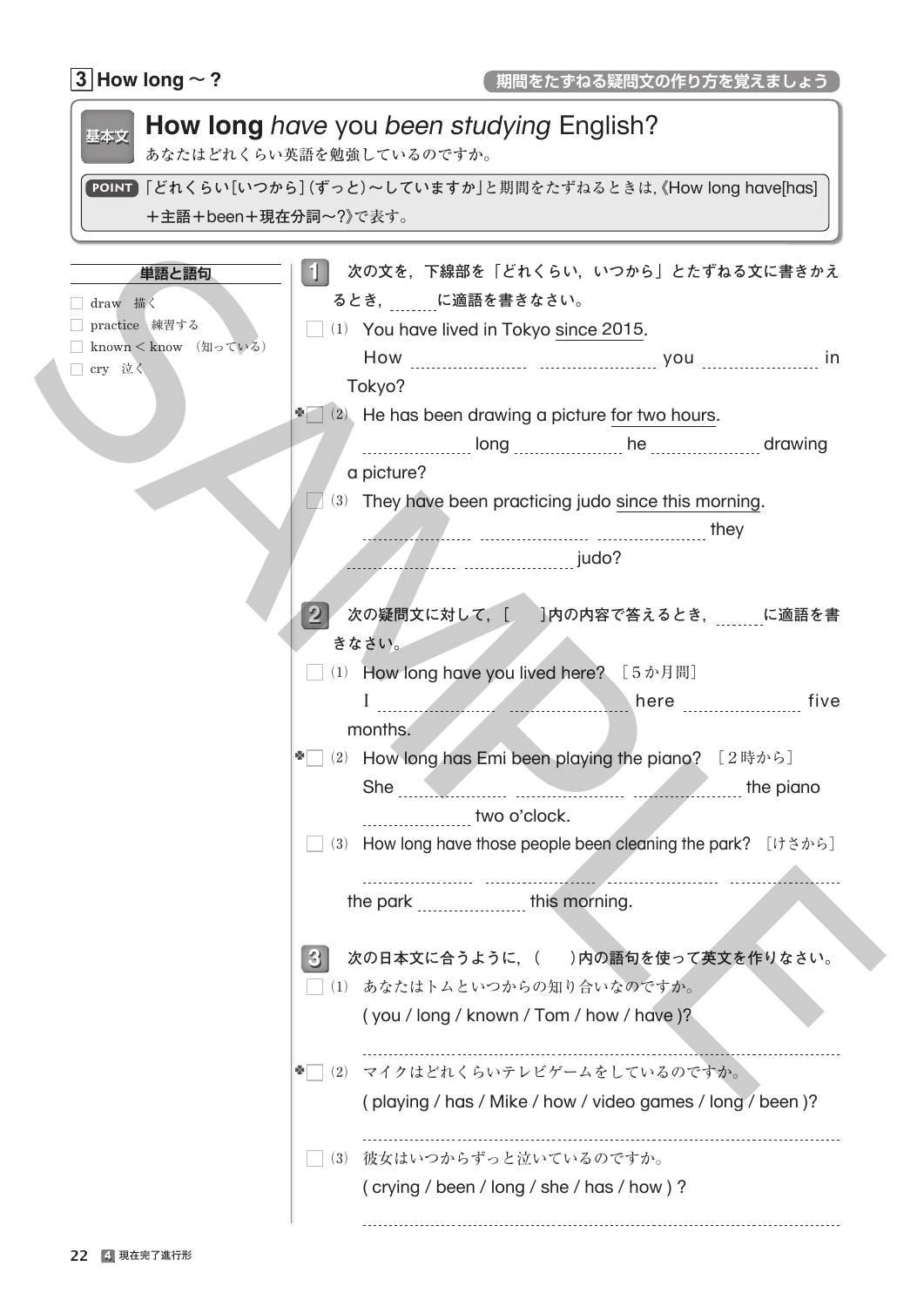|                |                                                                                                                                                                                                                                          | Training |  |
|----------------|------------------------------------------------------------------------------------------------------------------------------------------------------------------------------------------------------------------------------------------|----------|--|
|                | 《現在完了進行形の形》 次の日本文に合う英文になるように, に適語を書きなさい。<br>(1) 昨夜からずっと雨が降っています。                                                                                                                                                                         |          |  |
|                |                                                                                                                                                                                                                                          |          |  |
|                | (2) わたしたちは1時間ずっとここでユキを待っています。                                                                                                                                                                                                            |          |  |
|                | We <u>with the substitute of the set of the substitute of the substitute of the substitute of the substitute of the substitute of the substitute of the substitute of the substitute of the substitute of the substitute of the </u>     |          |  |
|                | □(3) ジョンとサムは1時からずっとプールで泳いでいます。                                                                                                                                                                                                           |          |  |
|                | John and Sam [[11] John and Sam [11] John and Sam [11] John and Sam [11] John and Sam [11] John and Sam [11] J                                                                                                                           |          |  |
|                | one o'clock.                                                                                                                                                                                                                             |          |  |
|                | (4) わたしの兄は3時間ずっと宿題をしています。                                                                                                                                                                                                                |          |  |
|                | My brother <b>Music Community of Community</b> Community and the home work <b>Community</b> Community of the Music Community of the Music Community of the Music Community of the Music Community of the Music Community of the Music Co |          |  |
|                | three hours.                                                                                                                                                                                                                             |          |  |
|                | 【語句】 (3) pool プール                                                                                                                                                                                                                        |          |  |
|                |                                                                                                                                                                                                                                          |          |  |
| $\overline{2}$ | 《疑問文》 次の日本文に合う英文になるように, 「に適語を書きなさい。                                                                                                                                                                                                      |          |  |
|                | □(1) 彼らはけさからずっと公園で走っているのですか。                                                                                                                                                                                                             |          |  |
|                | they they the since this morning?                                                                                                                                                                                                        |          |  |
|                | (2) 久美は1時間ずっと友達と電話で話しているのですか。                                                                                                                                                                                                            |          |  |
|                | Later with her friend on the phone for an                                                                                                                                                                                                |          |  |
|                | hour?                                                                                                                                                                                                                                    |          |  |
|                | (3) あなたは7時からずっとテレビを見ているのですか。––はい、そうです。                                                                                                                                                                                                   |          |  |
|                |                                                                                                                                                                                                                                          |          |  |
|                | $-$ Yes, I                                                                                                                                                                                                                               |          |  |
|                | (4) 次郎は2時間ずっとギターを練習しているのですか。––いいえ、ちがいます。                                                                                                                                                                                                 |          |  |
|                | Liro discussion of the guitar two hours?                                                                                                                                                                                                 |          |  |
|                | $-$ No, he $\ldots$                                                                                                                                                                                                                      |          |  |
|                | (2) phone 電話<br>[語句 ]                                                                                                                                                                                                                    |          |  |
|                |                                                                                                                                                                                                                                          |          |  |
| $\mathbf{3}$   | 《How long ~?》 次の文を, 下線部を「どれくらい, いつから」とたずねる文に書きかえるとき,<br>に適語を書きなさい。                                                                                                                                                                       |          |  |
|                |                                                                                                                                                                                                                                          |          |  |
|                | (1) You have been playing the guitar for two hours.                                                                                                                                                                                      |          |  |
|                |                                                                                                                                                                                                                                          |          |  |
|                | (2) Mary has been studying Japanese since this morning.                                                                                                                                                                                  |          |  |
|                | Japanese?                                                                                                                                                                                                                                |          |  |
|                | (3) Those people have been waiting for a bus for thirty minutes.                                                                                                                                                                         |          |  |
|                |                                                                                                                                                                                                                                          |          |  |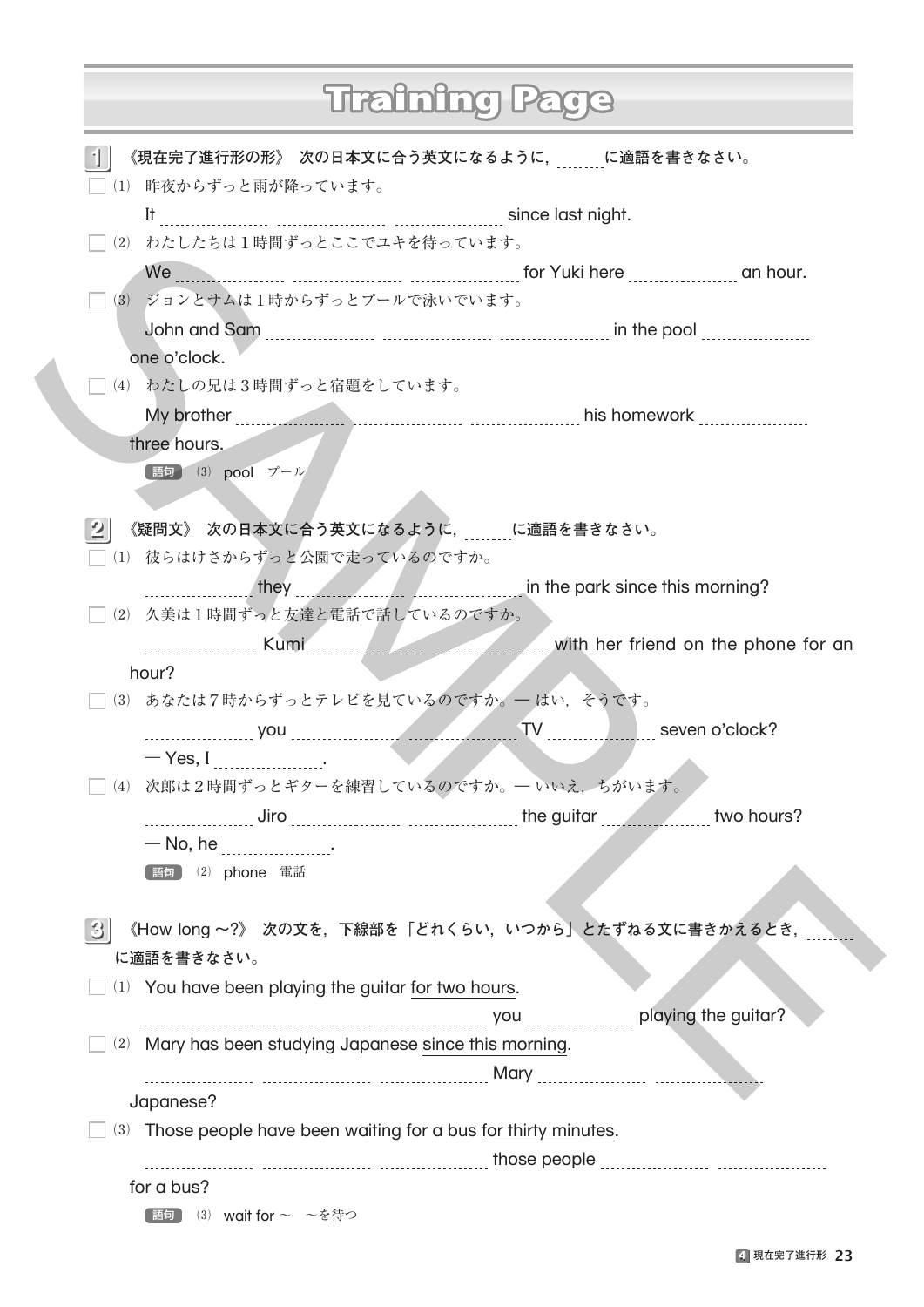| 次の英文に[]の内容を加えて現在完了、または現在完了進行形の文にするとき、 に適語を書き<br>なさい。<br>(1) They live in Japan. $[2015 \# \text{thinspace}]$<br>My father is washing his car. $[1 \nleftrightarrow \nparallel]$<br>(2)<br>My father and the case of the care and the care and the care and hour.<br>(3) I am writing a letter to my uncle. [けさから]<br>morning.<br>(4) Is Jane drawing a picture? [3時間]<br>Jane John Christmas a picture Communication of three hours?<br>【語句】 (3) uncle おじ<br>次の各組がAとBの対話文になるように、 に適語を書きなさい。<br>(1) A: your father been busy since last month?<br>B: Yes, he Manuel Alle Alle Alle Been busy measures a month.<br>(2) A: you you watching TV since one o'clock?<br>B: No, I ______________. I began to watch TV at two.<br>(3) A: Emi been playing the piano since this morning?<br>playing the piano<br>your sister been making a cake?<br>$\Box$ (4) $\Box$ :<br>B: Since three o'clock.<br>次の日本文に合う英文になるように, ( ___)内の語句を使って英文を作りなさい。<br>□(1) わたしたちは2時間ずっとここに立っています。<br>(here / have / we / hours / been / for / standing / two).<br>(2) その男の子は30分前からずっと泣いています。<br>The boy (for / been / thirty / has / minutes / crying).<br>加奈はけさからずっと母親を手伝っているのですか。<br>(3)<br>(since / helping / has / her mother / Kana / this morning / been)?<br>幸太はどれくらいその CD を聞いていますか。<br>(4)<br>(Kota / to / how / the CD / has / listening / long / been)? |  | 【成】<br>練 | 【問耳題】 |  |
|---------------------------------------------------------------------------------------------------------------------------------------------------------------------------------------------------------------------------------------------------------------------------------------------------------------------------------------------------------------------------------------------------------------------------------------------------------------------------------------------------------------------------------------------------------------------------------------------------------------------------------------------------------------------------------------------------------------------------------------------------------------------------------------------------------------------------------------------------------------------------------------------------------------------------------------------------------------------------------------------------------------------------------------------------------------------------------------------------------------------------------------------------------------------------------------------------------------------------------------------------------------------------------------------------------------------------------------|--|----------|-------|--|
|                                                                                                                                                                                                                                                                                                                                                                                                                                                                                                                                                                                                                                                                                                                                                                                                                                                                                                                                                                                                                                                                                                                                                                                                                                                                                                                                       |  |          |       |  |
|                                                                                                                                                                                                                                                                                                                                                                                                                                                                                                                                                                                                                                                                                                                                                                                                                                                                                                                                                                                                                                                                                                                                                                                                                                                                                                                                       |  |          |       |  |
|                                                                                                                                                                                                                                                                                                                                                                                                                                                                                                                                                                                                                                                                                                                                                                                                                                                                                                                                                                                                                                                                                                                                                                                                                                                                                                                                       |  |          |       |  |
|                                                                                                                                                                                                                                                                                                                                                                                                                                                                                                                                                                                                                                                                                                                                                                                                                                                                                                                                                                                                                                                                                                                                                                                                                                                                                                                                       |  |          |       |  |
|                                                                                                                                                                                                                                                                                                                                                                                                                                                                                                                                                                                                                                                                                                                                                                                                                                                                                                                                                                                                                                                                                                                                                                                                                                                                                                                                       |  |          |       |  |
|                                                                                                                                                                                                                                                                                                                                                                                                                                                                                                                                                                                                                                                                                                                                                                                                                                                                                                                                                                                                                                                                                                                                                                                                                                                                                                                                       |  |          |       |  |
|                                                                                                                                                                                                                                                                                                                                                                                                                                                                                                                                                                                                                                                                                                                                                                                                                                                                                                                                                                                                                                                                                                                                                                                                                                                                                                                                       |  |          |       |  |
|                                                                                                                                                                                                                                                                                                                                                                                                                                                                                                                                                                                                                                                                                                                                                                                                                                                                                                                                                                                                                                                                                                                                                                                                                                                                                                                                       |  |          |       |  |
|                                                                                                                                                                                                                                                                                                                                                                                                                                                                                                                                                                                                                                                                                                                                                                                                                                                                                                                                                                                                                                                                                                                                                                                                                                                                                                                                       |  |          |       |  |
|                                                                                                                                                                                                                                                                                                                                                                                                                                                                                                                                                                                                                                                                                                                                                                                                                                                                                                                                                                                                                                                                                                                                                                                                                                                                                                                                       |  |          |       |  |
|                                                                                                                                                                                                                                                                                                                                                                                                                                                                                                                                                                                                                                                                                                                                                                                                                                                                                                                                                                                                                                                                                                                                                                                                                                                                                                                                       |  |          |       |  |
|                                                                                                                                                                                                                                                                                                                                                                                                                                                                                                                                                                                                                                                                                                                                                                                                                                                                                                                                                                                                                                                                                                                                                                                                                                                                                                                                       |  |          |       |  |
|                                                                                                                                                                                                                                                                                                                                                                                                                                                                                                                                                                                                                                                                                                                                                                                                                                                                                                                                                                                                                                                                                                                                                                                                                                                                                                                                       |  |          |       |  |
|                                                                                                                                                                                                                                                                                                                                                                                                                                                                                                                                                                                                                                                                                                                                                                                                                                                                                                                                                                                                                                                                                                                                                                                                                                                                                                                                       |  |          |       |  |
|                                                                                                                                                                                                                                                                                                                                                                                                                                                                                                                                                                                                                                                                                                                                                                                                                                                                                                                                                                                                                                                                                                                                                                                                                                                                                                                                       |  |          |       |  |
|                                                                                                                                                                                                                                                                                                                                                                                                                                                                                                                                                                                                                                                                                                                                                                                                                                                                                                                                                                                                                                                                                                                                                                                                                                                                                                                                       |  |          |       |  |
|                                                                                                                                                                                                                                                                                                                                                                                                                                                                                                                                                                                                                                                                                                                                                                                                                                                                                                                                                                                                                                                                                                                                                                                                                                                                                                                                       |  |          |       |  |
|                                                                                                                                                                                                                                                                                                                                                                                                                                                                                                                                                                                                                                                                                                                                                                                                                                                                                                                                                                                                                                                                                                                                                                                                                                                                                                                                       |  |          |       |  |
|                                                                                                                                                                                                                                                                                                                                                                                                                                                                                                                                                                                                                                                                                                                                                                                                                                                                                                                                                                                                                                                                                                                                                                                                                                                                                                                                       |  |          |       |  |
|                                                                                                                                                                                                                                                                                                                                                                                                                                                                                                                                                                                                                                                                                                                                                                                                                                                                                                                                                                                                                                                                                                                                                                                                                                                                                                                                       |  |          |       |  |
|                                                                                                                                                                                                                                                                                                                                                                                                                                                                                                                                                                                                                                                                                                                                                                                                                                                                                                                                                                                                                                                                                                                                                                                                                                                                                                                                       |  |          |       |  |
|                                                                                                                                                                                                                                                                                                                                                                                                                                                                                                                                                                                                                                                                                                                                                                                                                                                                                                                                                                                                                                                                                                                                                                                                                                                                                                                                       |  |          |       |  |
|                                                                                                                                                                                                                                                                                                                                                                                                                                                                                                                                                                                                                                                                                                                                                                                                                                                                                                                                                                                                                                                                                                                                                                                                                                                                                                                                       |  |          |       |  |
|                                                                                                                                                                                                                                                                                                                                                                                                                                                                                                                                                                                                                                                                                                                                                                                                                                                                                                                                                                                                                                                                                                                                                                                                                                                                                                                                       |  |          |       |  |
|                                                                                                                                                                                                                                                                                                                                                                                                                                                                                                                                                                                                                                                                                                                                                                                                                                                                                                                                                                                                                                                                                                                                                                                                                                                                                                                                       |  |          |       |  |
|                                                                                                                                                                                                                                                                                                                                                                                                                                                                                                                                                                                                                                                                                                                                                                                                                                                                                                                                                                                                                                                                                                                                                                                                                                                                                                                                       |  |          |       |  |
|                                                                                                                                                                                                                                                                                                                                                                                                                                                                                                                                                                                                                                                                                                                                                                                                                                                                                                                                                                                                                                                                                                                                                                                                                                                                                                                                       |  |          |       |  |
|                                                                                                                                                                                                                                                                                                                                                                                                                                                                                                                                                                                                                                                                                                                                                                                                                                                                                                                                                                                                                                                                                                                                                                                                                                                                                                                                       |  |          |       |  |
|                                                                                                                                                                                                                                                                                                                                                                                                                                                                                                                                                                                                                                                                                                                                                                                                                                                                                                                                                                                                                                                                                                                                                                                                                                                                                                                                       |  |          |       |  |
|                                                                                                                                                                                                                                                                                                                                                                                                                                                                                                                                                                                                                                                                                                                                                                                                                                                                                                                                                                                                                                                                                                                                                                                                                                                                                                                                       |  |          |       |  |
|                                                                                                                                                                                                                                                                                                                                                                                                                                                                                                                                                                                                                                                                                                                                                                                                                                                                                                                                                                                                                                                                                                                                                                                                                                                                                                                                       |  |          |       |  |
|                                                                                                                                                                                                                                                                                                                                                                                                                                                                                                                                                                                                                                                                                                                                                                                                                                                                                                                                                                                                                                                                                                                                                                                                                                                                                                                                       |  |          |       |  |
|                                                                                                                                                                                                                                                                                                                                                                                                                                                                                                                                                                                                                                                                                                                                                                                                                                                                                                                                                                                                                                                                                                                                                                                                                                                                                                                                       |  |          |       |  |
|                                                                                                                                                                                                                                                                                                                                                                                                                                                                                                                                                                                                                                                                                                                                                                                                                                                                                                                                                                                                                                                                                                                                                                                                                                                                                                                                       |  |          |       |  |